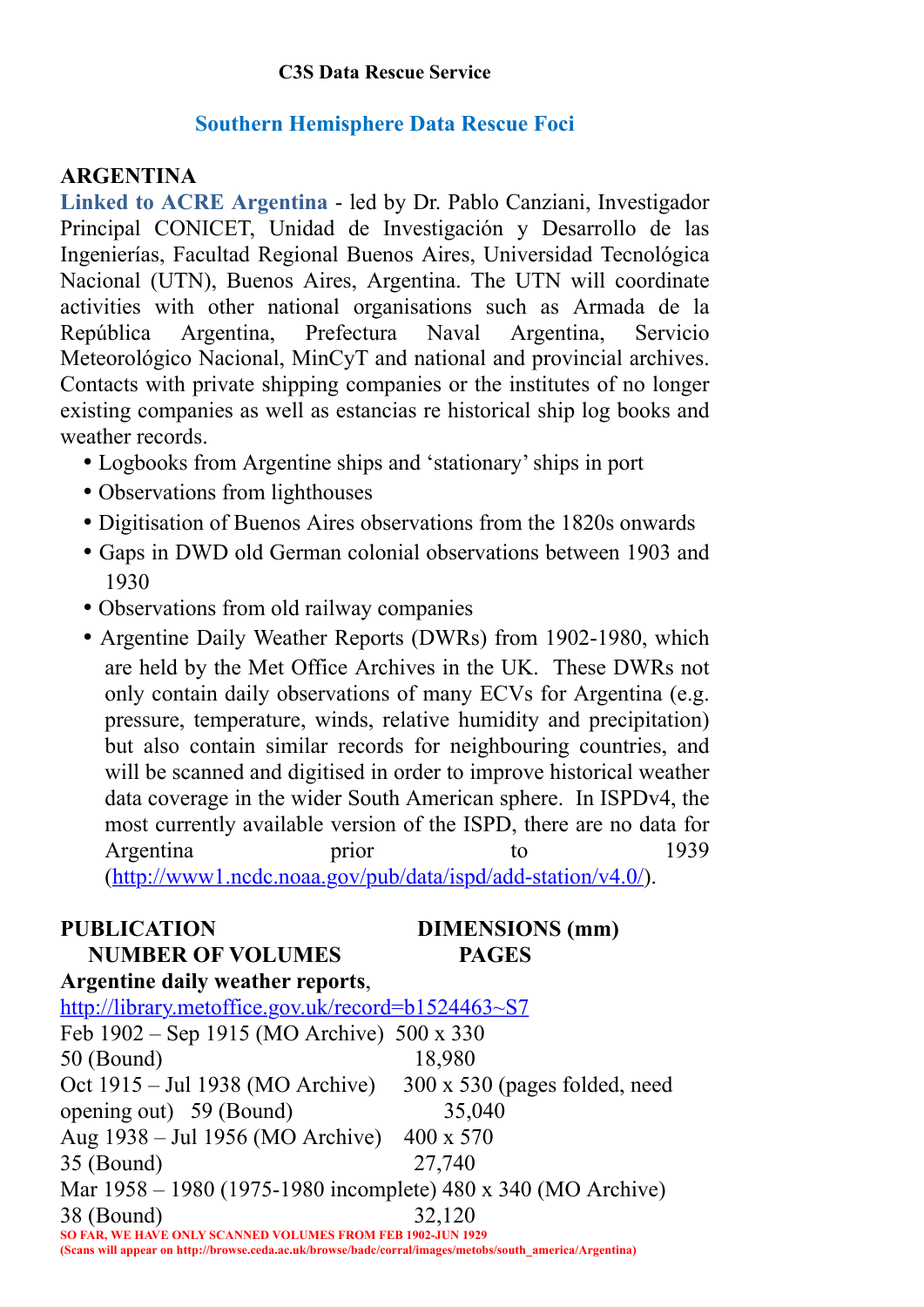# • 2018-19 C3S Data Rescue Service Capacity Building Workshop



 LHS: Shows a complete lack of any station observations for Argentina in ISPDv4 in 1902, as opposed to the RHS where the distribution of the 58 Argentine weather station observations in 1902 is shown by the black and half black-half white dots. RHS figure also displays hand drawn isobars (black lines) and isotherms (red lines) based on the station pressure and temperature observations over Argentina for 1902. The red dots show the only two stations available in 1902 for this region - Punta Arenas, Chile and Cape Pembroke Lighthouse, Falkland Islands (Malvinas).

Trace of daily barometric mean sea level pressure in mmHg for 58 stations in Argentina, Uruguay and Paraguay for June 1902 from data in the Argentine DWRs.

# **SOUTH AFRICA**

**Linked to ACRE South Africa** - led by Prof. Stefan Grab, School of Geography, Archaeology and Environmental Studies, University of the Witwatersrand (UWits), Johannesburg, South Africa. With this regional focus, we are looking to establish a southern African data rescue component with the South African Weather Service (SAWS) within the Weather and Climate Science to Services Partnership project for South Africa (WCSSP South Africa). The longest and most promising continuous single station record in South Africa is that from the Royal Astronomical Observatory in Cape Town (today known as the South African Astronomical Observatory – SAAO). Original Meteorological records have been found and photographed by UWits scholars at the SAAO and Cambridge University Archives. The record includes the ECVs of daily rainfall, temperature, barometric pressure and wind. Currently two PhD students are working with this historic daily record, which begins in 1834 and continues to this day. This record requires calibration and quality checking; hence additional records from the former Cape Colony would be invaluable in this process.

• Photograph and digitise Gordon's meteorological Journal of daily barometric and some temperature readings from 22 Sept 1789 to 21 June 1792 for Cape Town, *Meteorological Diaries kept at the Cape Town Port Office* (Harbour Masters records), archived in the Cape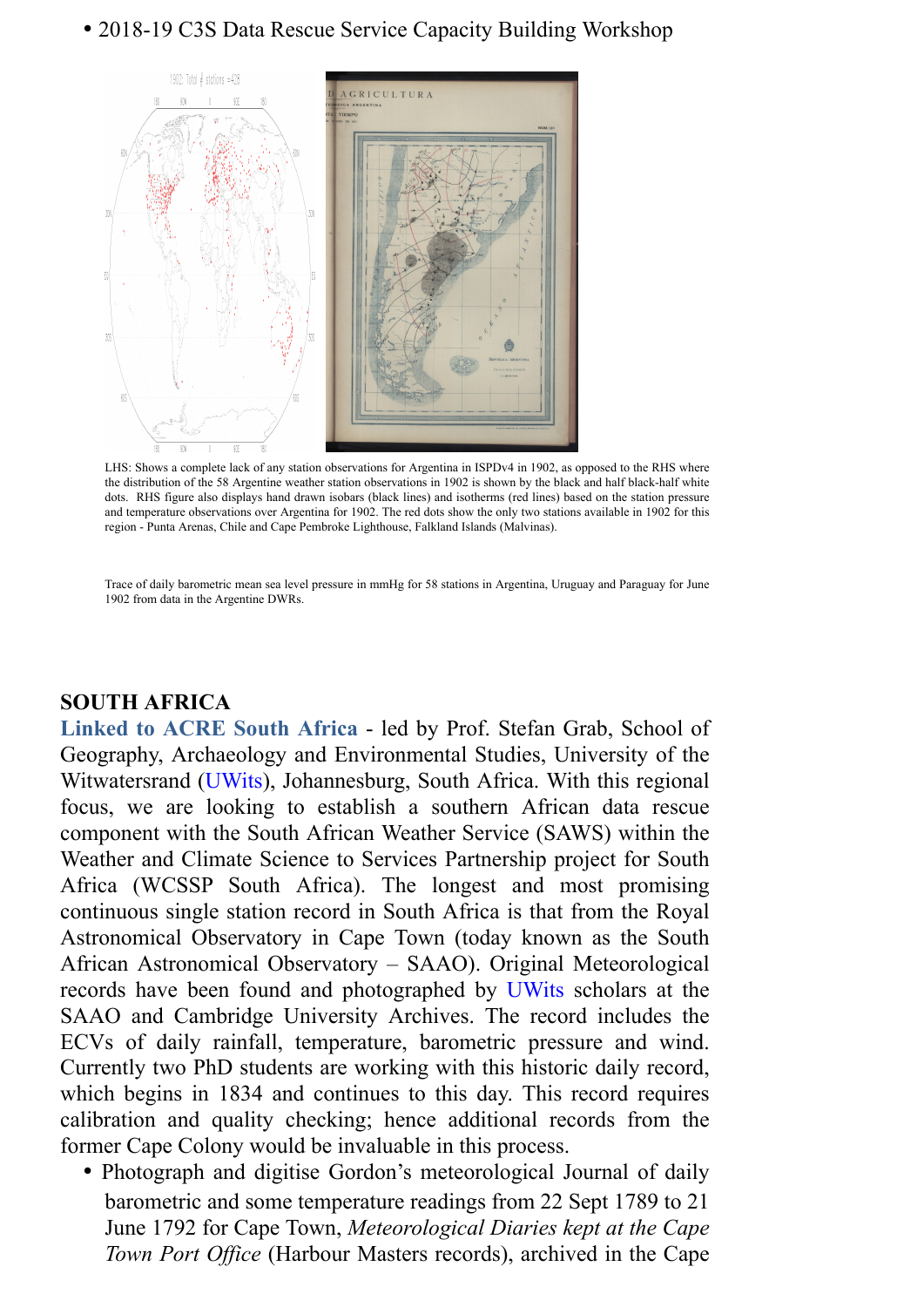Town Archives (1829-1893), and the *Meteorological Diaries for the Cape Colony* (1821 onwards).

- Recovery and digitisation of daily to sub-daily data for the South African stations shown in light blue, covering the period 1875- 1909 held at the SAWS photographed and digitized (see in light blue markers below). It should be noted that the only stations that have had their daily to sub-daily data digitised by ACRE and partners (see in black stars below), and that have been incorporated into ISPDv4 and used in reanalyses, are Cape Town, Kimberley and Durban. Digitisation by local students will provide them with both vital experience and provide vital income.
- Recovery, imaging and digitisation of historical weather observations taken by 'stationary' ships in ports around southern Africa and nearby islands (see below)
- Support digitisation for *The Mauritius Project* (ACRE & Indian Data Rescue initiative [INDARE])



Terrestrial stations and 'stationary ships' with instrumental weather observations in and around southern Africa from the second half of the  $19<sup>th</sup>$  Century. Black stars with centres in red denote stations that have had their daily to sub-daily data digitised by ACRE and partners over the periods shown in yellow text. Light blue markers are for stations with daily to sub-daily data from 1875-1909 that have not been imaged or digitised. Red markers denote 'stationary ships' located in harbours for many years or even decades making daily to sub-daily weather observations that have not been imaged or digitised.

# **ANTARCTIC**

**Linked to ACRE Antarctica** (http://www.met-acre.org/data-projectsand-regional-chapters/acre-antarctica) – is led by Dr. Drew Lorrey, National Institute of Water and Atmospheric Research (NIWA), Auckland, New Zealand, with initial funding under the *New Zealand Deep South National Science Challenge* (http://www.deepsouthchallenge.co.nz/) as part of the program on 'Assessing and validating the New Zealand Earth System Model (NZESM) using modern and historic observations'. In **ACRE Antarctica**, critical past weather observations are being rescued across the Southern Ocean sector shown below, as part of a *Southern Ocean Sea-Ice, Meteorology and Oceanography Present Data Recovery* effort, in conjunction with Clive Wilkinson and the Met Office, for the purpose of extending Southern Hemisphere coverage within global reanalyses as far back as possible into the 1800s. Sources as diverse as the British Antarctic Survey, the UK National Archives, UK National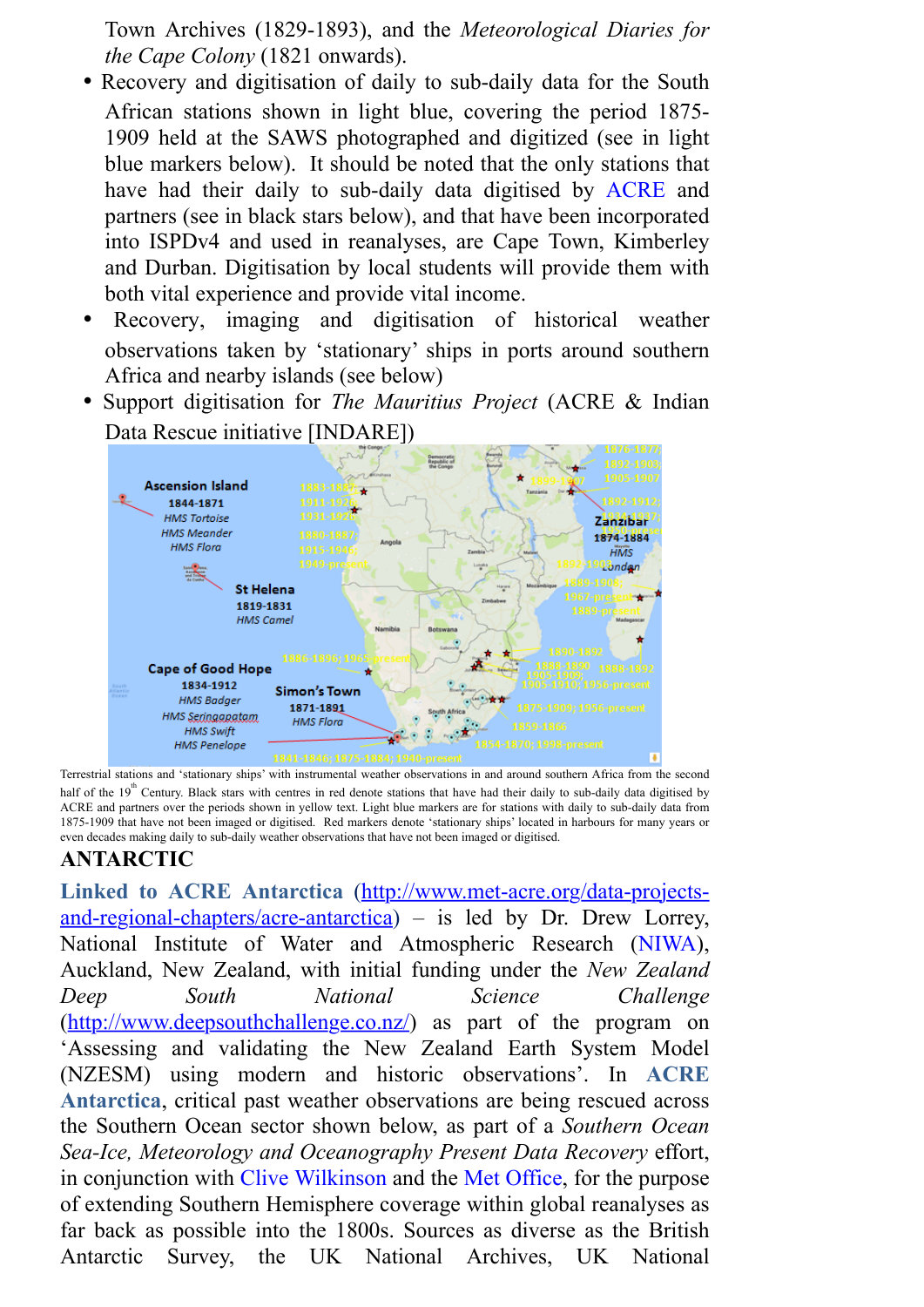Meteorological Library & Archive, Scott Polar Research Institute at Cambridge University, the Whaling Museum and Vestfold Archives at Sandefjord, in Norway, the Åland Maritime Museum at Mariehamn in Finland, the Museo Marítimo Nacional at Valparaíso in Chile, and the marine records of Deutscher Wetterdienst (DWD) have been examined.

 Primary work consists of identifying data resources, digital scanning, data digitisation, quality control, and archiving of the observations. Rescued data are being archived and made publicly available through the ISPD and NIWA's database.

The C3S Data Rescue Service will support **ACRE Antarctica** through:

- a citizen science project which will be developed to digitise the historical marine data rescue recovered and imaged across the Southern Ocean sector of **ACRE Antarctica** (see below). Priorities are:
	- $\circ$  Transport  $\&$  immigration vessels: e.g. British merchant ships from Australia and New Zealand to South America; annual/ biannual cruises by the Armada Argentina to Antarctica since 1903
	- $\circ$  Whaling & sealing ships
	- o Exploration vessels
- the variables/observations focused on (which align to ECVs) will be surface pressure, air temperature, sea surface temperature and sea ice, with the main aim of improving the reanalysis and length of observations in order to reconstruct better high mid-latitude climate modes of the Southern Hemisphere.





Animation of the current marine data There are thousands of un-digitised logs containing coverage in ACRE Antarctica domain weather observations from high latitude transits of based on ISPD holdings**.**  the South Pacific and the Drake Passage by just UK merchant shipping - 1855-1939. This panel shows the tracks of five British merchant ships from Australia and New Zealand to South America and the

•  $10<sup>th</sup>$  ACRE Workshop & C3S Data Rescue Services Capacity Building Workshop, NIWA, Auckland, NZ: 4<sup>th</sup>-8<sup>th</sup> December 2017 **The above three data rescue activities will receive the following support from C3S Data Rescue Service WP3.**

Drake Passage c. 1886-7.

Météo-France & NIWA (**ACRE Pacific**) will provide additional inventories of sources, inventories of the images and list of data to be rescued in the Pacific (SW Pacific, New Caledonia, Wallis et Futuna, Vanuatu and Polynesia) and Météo-France & INDARE/UWits (**ACRE South Africa**) African region (southern Africa, Madagascar, Reunion and the Comoros). JLU will provide data digitisation and QC support to